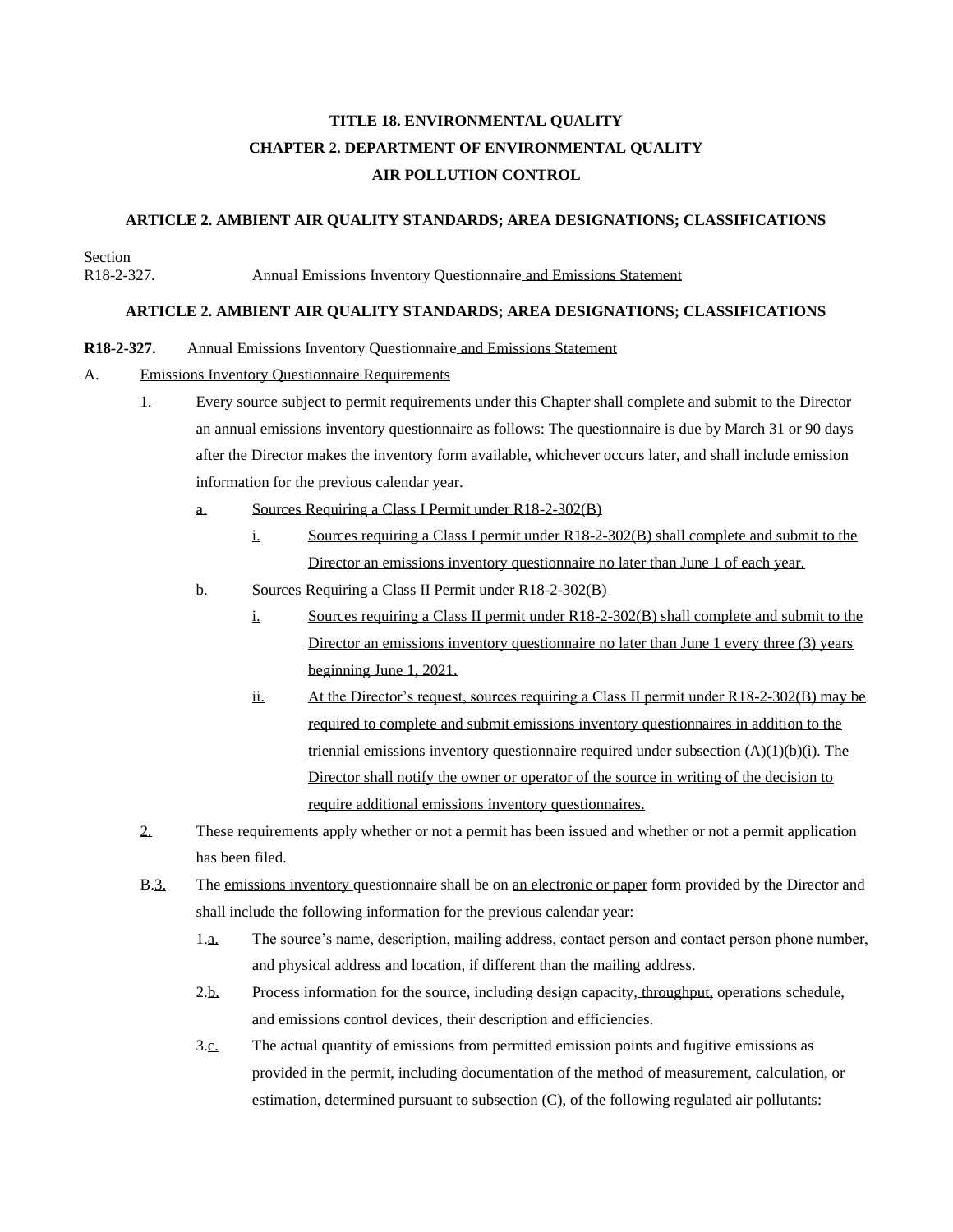- a.i. Any single regulated air pollutant in a quantity greater than 1 ton or the amount listed for the pollutant in the definition of "significant" in R18-2-101(131)(a) or (b), whichever is less.
- b.ii. Any combination of regulated air pollutants in a quantity greater than 2 1/2 tons.
- d. A certification by a responsible official of truth, accuracy, and completeness. This certification shall state that, based on information and belief formed after reasonable inquiry, the statements and information in the document are true, accurate, and complete.
- 4. An amendment to an emissions inventory questionnaire, containing the documentation required by subsection (A)(3), shall be submitted to the Director by any source whenever it discovers or receives notice, within two years of the original submittal, that incorrect or insufficient information was submitted to the Director by a previous emissions inventory questionnaire. If the incorrect or insufficient information resulted in an incorrect annual emissions fee, the Director shall require that additional payment be made or shall apply an amount as a credit to a future annual emissions fee. The submittal of an amendment under this subsection shall not subject the owner or operator to an enforcement action or a civil or criminal penalty if the original submittal of incorrect or insufficient information was not due to willful neglect.
- 5. The Director may require submittal of supplemental emissions inventory questionnaires for air contaminants pursuant to A.R.S. §§ 49-422, 49-424, and 49-426.03 through 49-426.08.
- B. Emissions Statement Requirements
	- 1. Any stationary source located in an ozone nonattainment area that has actual emissions of 25 tons or more of nitrogen oxides (NOx) or volatile organic compounds (VOCs) during the calendar year shall complete and submit to the Director an emissions statement no later than June 1 of the following year, except as provided in subsection (B)(5).
	- 2. The emissions statement shall be on an electronic or paper form provided by the Director and shall require the following information for the previous calendar year:
		- a. The source's name, description, mailing address, contact person and contact person phone number, and physical address and location, if different than the mailing address.
		- b. Process information for the source, including design capacity, throughput, operations schedule, and emissions control devices, their description and efficiencies.
		- c. Actual emissions of  $NO<sub>x</sub>$  and  $VOC$  including documentation of the method of measurement, calculation, or estimation, determined pursuant to subsection (C).
		- d. A certification by a responsible official of truth, accuracy, and completeness. This certification shall state that, based on information and belief formed after reasonable inquiry, the statements and information in the document are true, accurate, and complete.
	- 3. If either NO<sub>x</sub> or VOC annual emissions are greater than or equal to 25 tons, the other pollutant shall be included in the emissions statement even if less than 25 tons.
	- 4. An amendment to an emissions statement, containing the documentation required by subsection (B)(2), shall be submitted to the Director by any source whenever it discovers or receives notice, within two years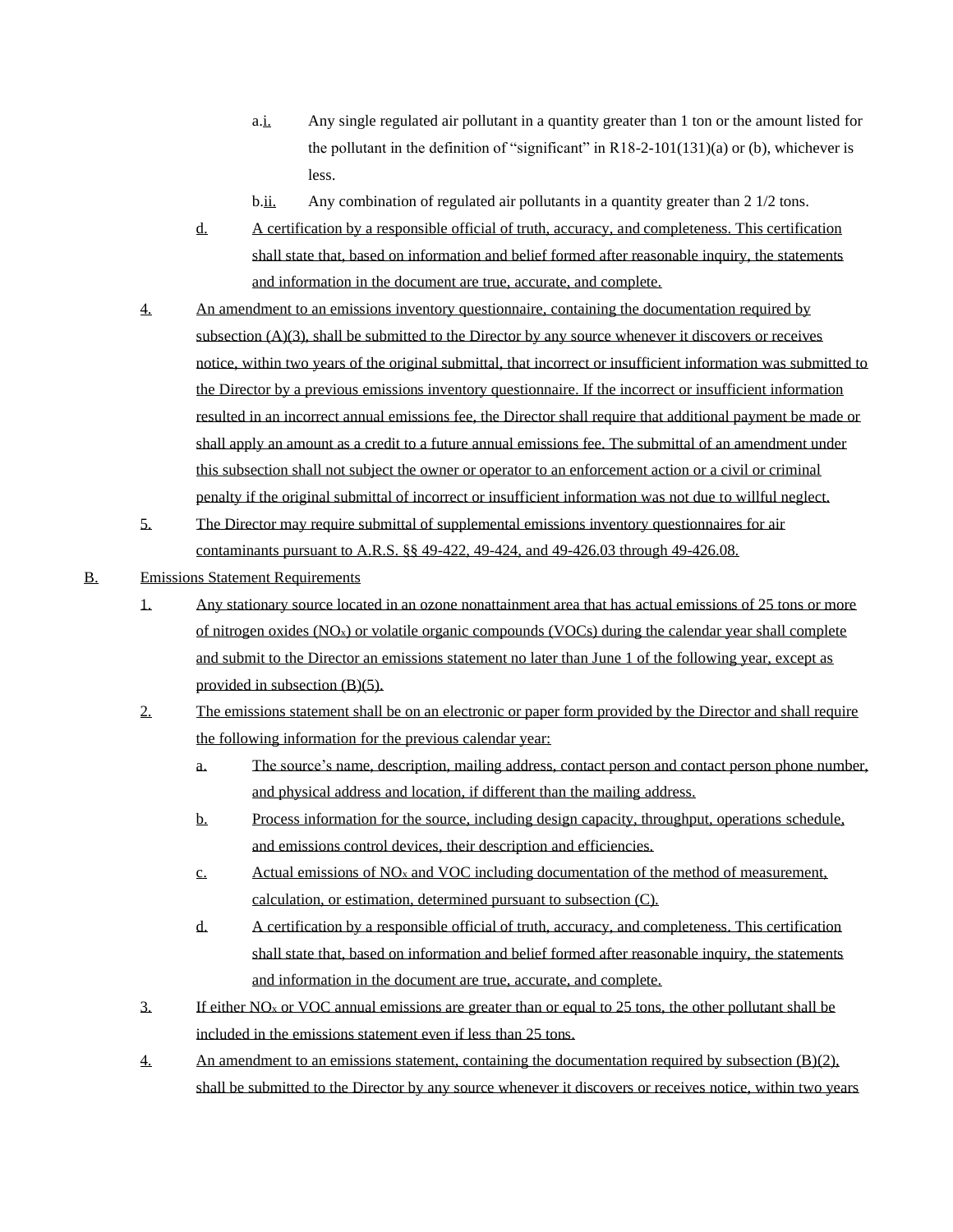of the original submittal, that incorrect or insufficient information was submitted to the Director by a previous emissions statement. The submittal of an amendment under this subsection shall not subject the owner or operator to an enforcement action or a civil or criminal penalty if the original submittal of incorrect or insufficient information was not due to willful neglect.

- 5. A source that submits an emissions inventory questionnaire under subsection (A) is exempt from subsection (B) requirements for that submission year.
- C. Emissions Estimation Methodology
	- 1. Actual quantities of emissions shall be determined using the following emission factors or data.
		- 1.a. Whenever available, emissions estimates shall either be calculated from continuous emissions monitors certified pursuant to 40 CFR 75, Subpart C and referenced appendices, or data quality assured pursuant to Appendix F of 40 CFR 60.
		- 2.b. When sufficient data pursuant to subsection  $(C)(1)(a)$  is not available, emissions estimates shall be calculated from data from source performance tests conducted pursuant to R18-2-312 in the calendar year being reported or, when not available, conducted in the most recent calendar year representing the operating conditions of the year being reported.
		- 3.c. When sufficient data pursuant to subsection  $(C)(1)(a)$  or  $(2)(b)$  is not available, emissions estimates shall be calculated using emissions factors from EPA Publication No. AP-42 "Compilation of Air Pollutant Emission Factors," Volume I: Stationary Point and Area Sources, Fifth Edition, 1995, U.S. Environmental Protection Agency, Research Triangle Park, NC, including Supplements A through F and all updates published through July 1, 2011 (and no future editions). AP-42 is incorporated by reference and is on file with the Department of Environmental Quality and can be obtained from the Government Printing Office, 732 North Capitol Street, NW, Washington, D.C. 20401, telephone (202) 512-1800, or by downloading the document from the web site for the EPA Clearinghouse for Emission Inventories and Emission Factors.
		- 4.d. When sufficient data pursuant to subsections  $(C)(1)(a)$  through  $(C)(3)(c)$  is not available, emissions estimates shall be calculated from material balance using engineering knowledge of process.
		- 5.e. When sufficient data pursuant to subsections  $(C)(1)(a)$  through  $(4)(d)$  is not available, emissions estimates shall be calculated by equivalent methods approved by the Director. The Director shall only approve methods that are demonstrated as accurate and reliable as one of the methods in subsections  $(C)(1)(a)$  through  $(4)(d)$ .
	- D.2. Actual quantities of emissions calculated under subsection (C) shall be determined on the basis of actual operating hours, production rates, in-place process control equipment, operational process control data, and types of materials processed, stored, or combusted.
- E. An amendment to an annual emission inventory questionnaire, containing the documentation required by subsection (B)(3), shall be submitted to the Director by any source whenever it discovers or receives notice, within two years of the original submittal, that incorrect or insufficient information was submitted to the Director by a previous